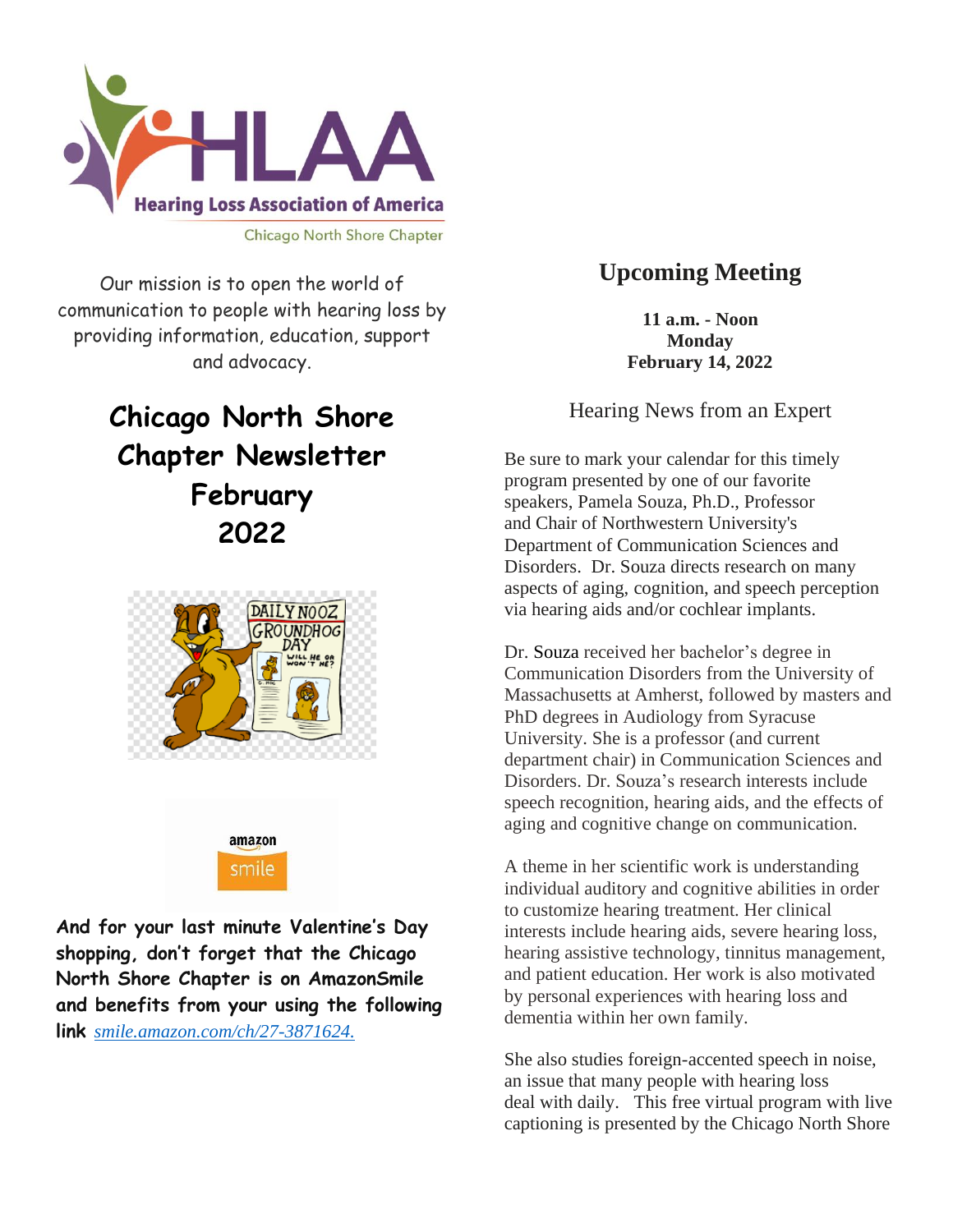Chapter of the Hearing Loss Association of America.

For more information, please call Ana Pinshower at 847-784-6079 or register in advance for this meeting by clicking the link below: [https://us02web.zoom.us/meeting/register/tZ0kce](https://us02web.zoom.us/meeting/register/tZ0kceioqDgsE9MGuDFri8rH2YzHwwhZv-LI) [ioqDgsE9MGuDFri8rH2YzHwwhZv-LI](https://us02web.zoom.us/meeting/register/tZ0kceioqDgsE9MGuDFri8rH2YzHwwhZv-LI)

After registering, you will receive a confirmation email containing information about joining the meeting.

### 2022 Chapter Sponsors

### **Premium Level (\$500 or more)** Margie Cox

 **Platinum Level (\$200 or more)** Sharon King Foundation Elaine and John McCaffrey

**Gold Level (\$100 or more)** Suzanne Kaatz Mike and Jeanne Wehman

#### **Silver Level (\$50 or more)** Marion Anders Andy and Carol Ban

### **Bronze Level (\$25 or more)**

We are very grateful to these Sponsors for their generosity and support of the HLAA Chicago North Shore Chapter.

**NOTE**: if your name or business is not listed correctly, please let us know. Sponsor Application forms are included at the end of this newsletter. Please consider renewing or becoming a new sponsor of our Chapter.



## **Meandering Through the Hearing World**

## **Honesty with Hearing Loss**

Like everyone else, I have friends and loved ones who hear normally. My family helps me when I need or ask for help. My husband goes out of his way to make sure I live a normal life. Close friends, who know about hearing loss, ensure that I hear in social situations. But it wasn't always this way. It took time and courage to get to a place where I felt comfortable telling others about my hearing loss.

When first diagnosed, I did not tell friends or business associates about my hearing loss. I was afraid. There are misunderstandings and stigmas, the thought that if you cannot hear, you must be impaired. I didn't want anyone to think of me as different, needy, or incapable.

How I deluded myself! I realized how wrong I was in a most unexpected way. Several years ago, my husband reconnected with a medical school friend who had retired near us. We would often socialize together, eating out, attending parties at each other's homes. I never told the couple of my hearing loss and just struggled through conversation, thinking I was on top of it all.

One day my husband told me that his friend asked him why I often answered questions inappropriately, and why I didn't seem to follow conversation. Was something wrong with me? My husband laid it out in front of me and said it was up to me to either tell his friend about my hearing loss or to continue on a path that left people wondering.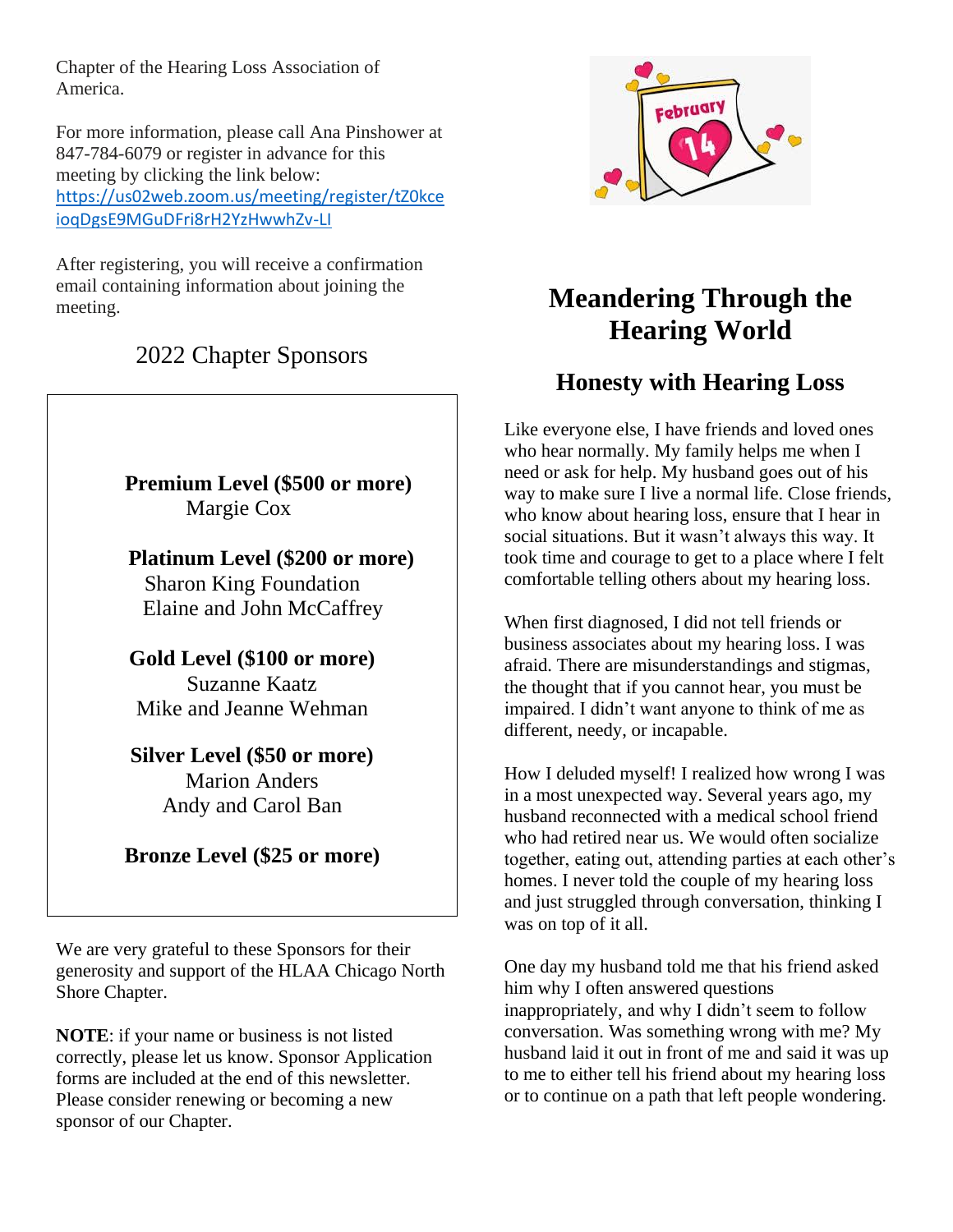I listened to my husband. After I told his friend about my hearing loss, I was surprised at his and his wife's understanding. My revelation drew out their kindness. They often asked, "how can we help you." It took courage on my part, but I told them that I needed to be seated with a wall behind me in restaurants, that finding a good "hearing table" was everything, that my mini mic, that I was reluctant to use, subtracted background and improved my hearing.

They seemed to understand it all. Overtime they started to ask for my help. "I have a friend with hearing loss do you know a good audiologist?" "My sister has hearing loss, would you mind telling her how to get started with treating it."

You do take a chance when you reveal your hearing loss. I know people who were not so kind, who felt that I did have a problem that they couldn't deal with. I did not like being ostracized. Over time, I ignored those who lacked understanding. I decided that I am who I am and my hearing loss has changed nothing about me.

I wish I had the perfect answer for dealing with hearing loss, but I don't. I've suffered from hearing loss for over 40 years and have learned that one of the best things I can do for myself is to take a chance and tell others about my hearing loss. Experiencing the kindness of close friends has helped. Knowing that I have opportunities to help others with hearing loss has made me feel that I am not alone in my meanderings through the hearing world.

Linda Bilodeau HLAA Sarasota Chapter



# [Chicago Walk4Hearing](javascript:void(0);)

This fall, Walk Day events are back in-person!

**Date:** 9/26/2022 Location: **Lincoln Park, N Cannon Dr,**

The [Walk4Hearing](http://hlaa.convio.net/site/PageServer?pagename=walk_home_page) is the only nationwide event bringing attention to hearing loss and promoting the importance of hearing health. Participating in Walk4Hearing means joining thousands of people across the country and right in our neighborhoods, who understand what it's like to live with hearing loss. It's about sharing an experience, learning from each other, and taking the first step toward better hearing health.

#### Movie Reviews

There has been a number of new films lately involving a hearing-loss theme. Currently playing in theaters and nominated for a number of awards is *CODA*,





## **C**hild **O**f **D**eaf **A**dults

Ruby is the only hearing member of a deaf family from Gloucester, Massachusetts. At 17, she works mornings before school to help her parents and brother keep their fishing business afloat. But in joining her high school's choir club, Ruby finds herself drawn to both her duet partner and her latent passion for singing.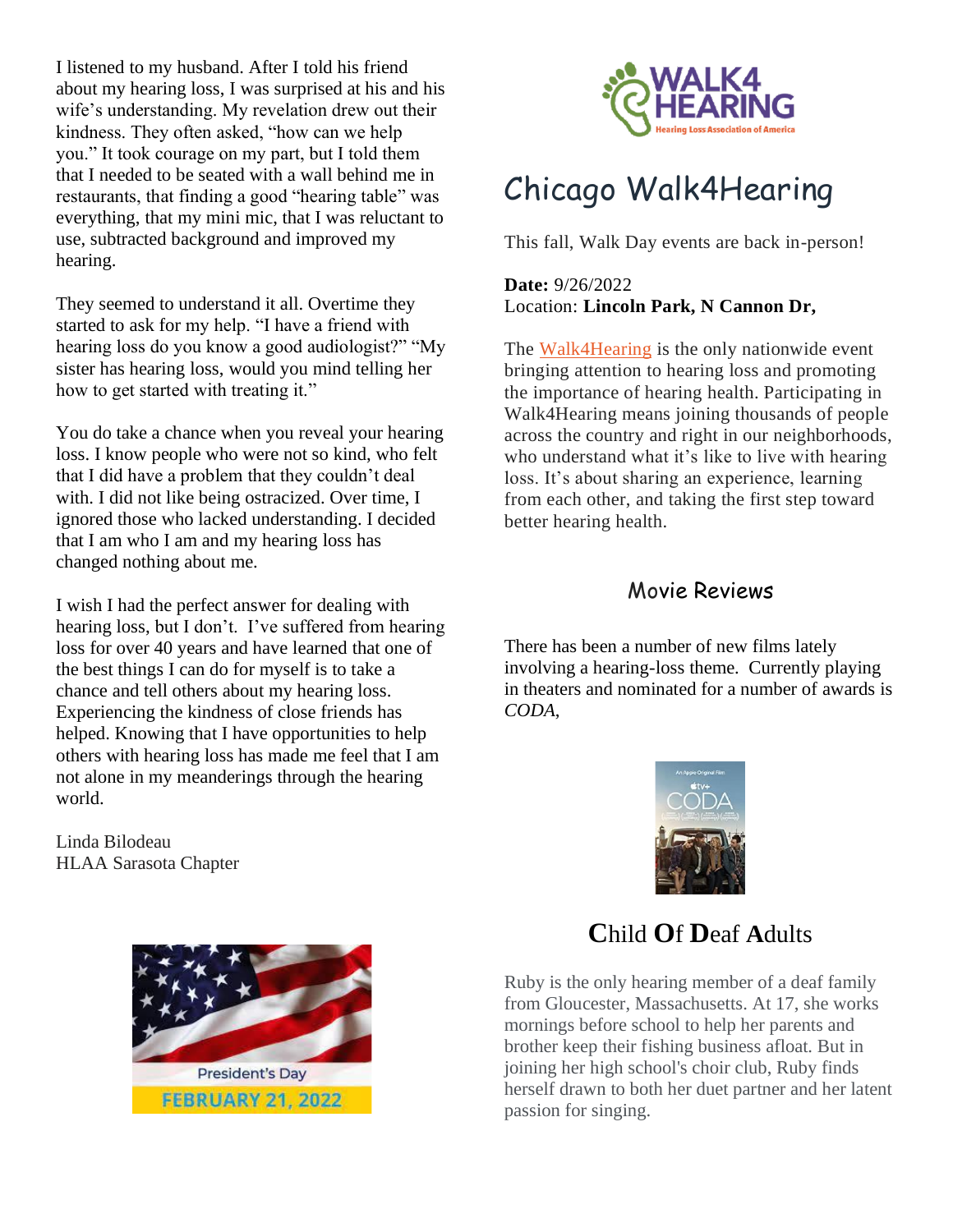Troy Kotsur, who plays Frank Rossi, a deaf man who is navigating challenges to his Massachusetts fishing business, has become the first deaf man and the second deaf actor nominated for an Academy Award. His Co-star Marlee Matlin became the first deaf nominee and winner in 1986 for *Children of a Lesser God.*



### **Early Bird HLAA 2022 Convention Registration is OPEN!**

The HLAA 2022 Convention is June 23-25 in Tampa, Florida! HLAA is very excited to be hosting an in-person Convention again. This year the exhibit hall, workshops, demo presentations, plenary sessions, social events and Research Symposium will all be held under one roof at the brand new JW Marriott Tampa Water Street.

When you aren't learning and networking at the most communication accessible convention for people with hearing loss, you can explore Tampa's new Sparkman Wharf area or cruise down the local Riverwalk. Start booking your trip now!

#### *Note: HLAA requires all attendees to be fully vaccinated against COVID-19. For more information visit HLAA's [Vaccination Requirement page.](https://www.hearingloss.org/programs-events/convention/hlaa-2022-convention-vaccination-requirements/)*

Editors' note: We frequently publish website links to further information related to newsletter articles. If you have a problem with a link, please let us know and we will attempt to provide a printed copy of the reference.

Mike Wehman *mikewehman@outlook.com* Liz Hupp *Liz@Hupp.com* 

The Chicago North Chicago HLAA Chapter does not endorse specific products or organizations.



## Some Winter Tips

Winter storms and cold temperatures can be dangerous. Here are some helpful safety tips:

- Be sure to dress properly with layers. Cover your mouth with a scarf to protect your lungs
- Drink warm liquids—no caffeine or alcohol.
- Keep the gas tank of your car full to avoid freezing the fuel line.
- When you walk on ice or snow, be a "penguin". Walk slowly on snowy and icy walkways.
- Do not use extension cords to plug in your space heater.
- Cold weather puts extra strain on heart. Dress warmly and work slowly if you do heavy outdoor chores such as shoveling.
- Seal drafts from doors and windows.
- Stay indoors during severe weather.
- Have an emergency kit in your car with supplies if your car breaks down (water, food, first aid kit, flashlight, medicines, blanket, shovel, etc.).
- Take care of your pets. They get cold too!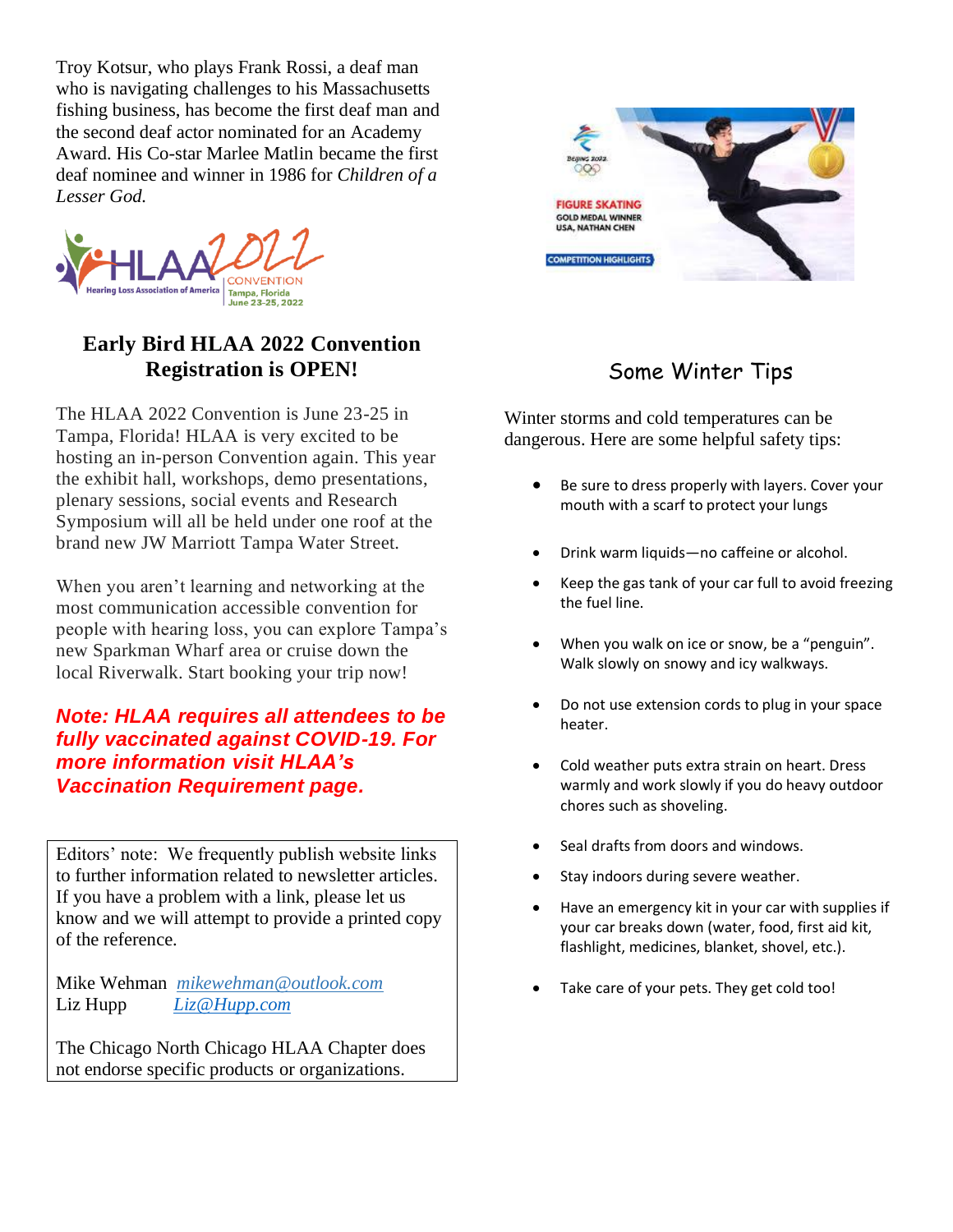#### **HEARING LOSS WORD SEARCH**

There are 10 words hidden in the word search below, the words may be found across, down, diagonally and backwards and can overlap with each other. The hidden words are listed beneath the word search; circle the words in the word search as you find them and cross them out from the list.

|    |  |  |  | T S I G O L O I D U A H |  |  |  |
|----|--|--|--|-------------------------|--|--|--|
| T. |  |  |  | T C W R L E E A H O H   |  |  |  |
|    |  |  |  | E W E H E X T T N B C N |  |  |  |
|    |  |  |  | H L A A A Z A W I S O O |  |  |  |
|    |  |  |  | S H D A R P B W I L C D |  |  |  |
| B  |  |  |  | I N D Y S T F Q T H E   |  |  |  |
|    |  |  |  | T A Y R H L D E S Y L D |  |  |  |
| L  |  |  |  | K O O W A E N R T E Y   |  |  |  |
|    |  |  |  | OTRSITLLROAS            |  |  |  |
|    |  |  |  | N E N S S H H A D A R R |  |  |  |
|    |  |  |  | O I Y R O T I D U A E L |  |  |  |
| L  |  |  |  | LTRKNORTHCT             |  |  |  |
|    |  |  |  |                         |  |  |  |

Audiologist Chapter **HLAA** Wax

Auditory Cochlear North

Bindy Ear Shore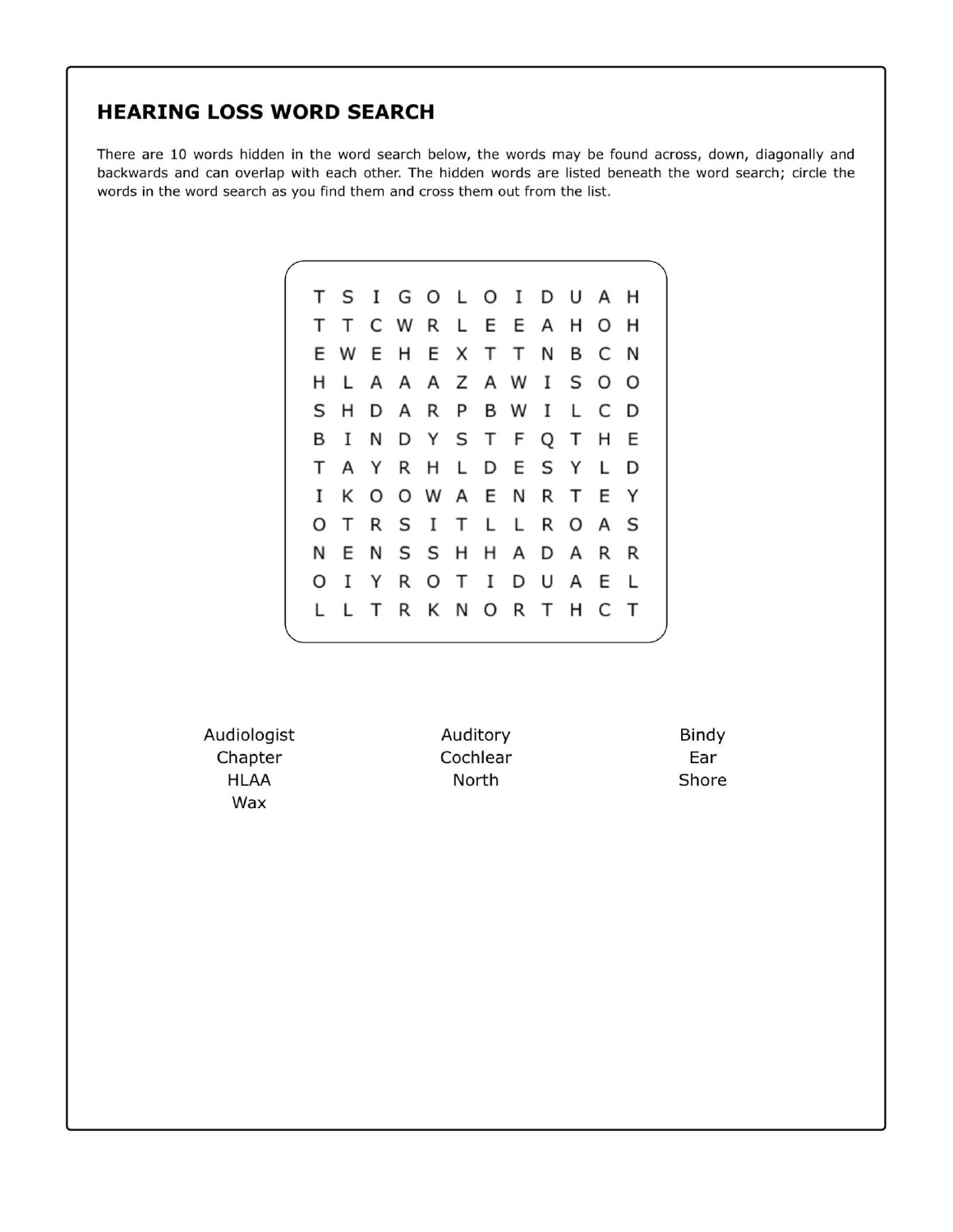#### **HLAA CHAPTER SPONSORSHIP FORM**

The HLAA Chicago North Shore Chapter 2022 Sponsorship Program term will begin January 1, 2022. Businesses, organizations, and people who want to support our Chapter can have the name of their business, organization, and/or their name(s) listed in our Chapter's newsletter through December 2022, in a special column in our Chapter's newsletter. We are inviting you to become a Sponsor. View the Sponsor's Column in our Chapter's newsletter which is generally on the first page. To become a Sponsor select from the following levels of participation:

> Premium Level (\$500 or more) Platinum Level (\$200 or More) Gold Level (\$100 or More) Silver Level (\$50 or More) Bronze Level (\$25 or More)

As a not-for-profit 501(c)(3), our Sponsorship Program helps pay for live captioning and assistive technology both for virtual and in-person meetings, supports our advocacy for people with hearing loss, and other basic expenses of our Chapter. To become a Sponsor, please fill out the form below and return it, with your check made payable to the HLAA Chicago North Shore Chapter, and mail to HLAA Chicago North Shore Chapter, P. O. Box #406, Glenview, IL 60025.

We currently are meeting virtually. We cannot speech read when others wear face masks.

|                      | Please print clearly                                                                                                                                                                                                           |
|----------------------|--------------------------------------------------------------------------------------------------------------------------------------------------------------------------------------------------------------------------------|
|                      | Name of the Business, Organization or Individual as you would like it to appear in our newsletter                                                                                                                              |
|                      | Individual(s) or Name(s) affiliated with Business or Organization to also be included                                                                                                                                          |
| Contact Information: |                                                                                                                                                                                                                                |
|                      | Indicate Level of Sponsorship: ___ Premium Level (\$500 or more)<br>$\_\_\$ Platinum Level (\$200 or more)<br>Gold Level (\$100 or more)<br>$\frac{1}{2}$ Silver Level (\$50 or more)<br>$\_\_\_\$ Bronze Level (\$25 or more) |
|                      | Enclosed find check for \$_______ payable to <b>HLAA Chicago North Shore Chapter</b>                                                                                                                                           |

Thank you for your consideration and support!